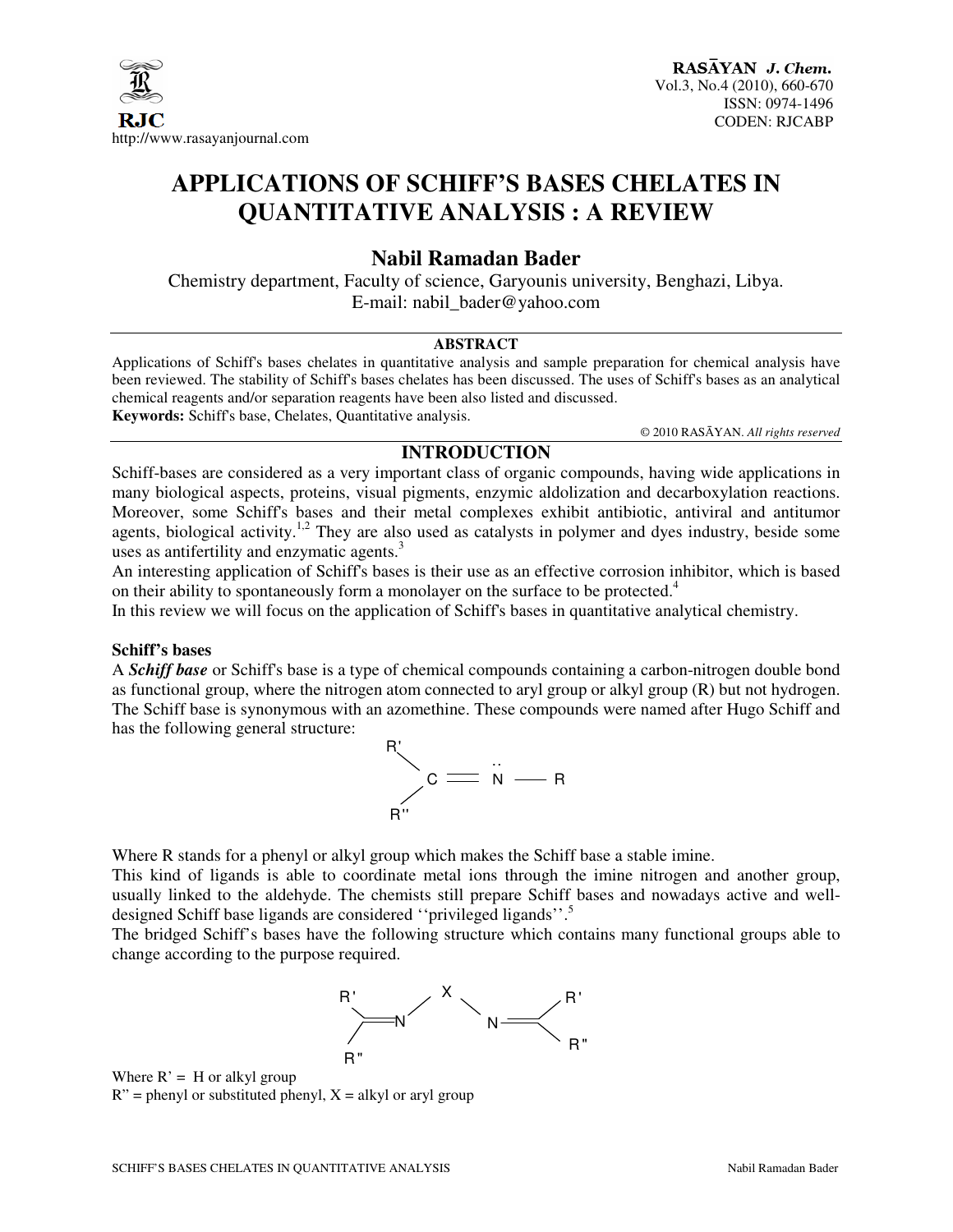In fact, Schiff bases are able to stabilize many different metals in various oxidation states controlling the performance of metals in a large variety of useful catalytic transformations.<sup>6</sup>

Most commonly Schiff bases have NO or  $N_2O_2$ -donor groups but the oxygen atoms can be replaced by sulphur, nitrogen, or selenium atoms. $4$ 

Although the Schiff bases are known to be good chelating agents, and easily prepared and characterized, little interest has been given to their uses for analytical purposes because of two serious drawbacks, they are insoluble in aqueous solutions and they decompose easily in acidic solutions, limiting their use to basic conditions.<sup>7</sup>

This family can be divided into two groups of symmetric and asymmetric Schiff's base. Salens and salophen can be symmetric or asymmetric but hydrazones are the members of the asymmetric Schiff's bases.

#### *Salen*

When two equivalents of salicylaldehyde are combined with a diamine, a particular chelating Schiff base is produced. The so-called Salen ligands with four coordinating sites and two axial sites open to ancillary ligands. Although the term Salen was used originally only to describe the tetradentate Schiff bases derived from ethylenediamine, the more general term Salen-type is used in literature to describe the class of [O,N,N,O] tetradentate Schiff base ligands.<sup>5</sup>



Salen compounds are insoluble in aqueous solutions and they decompose easily in acidic solutions, limiting their use to basic condition.

#### *Salophen*

Salophen or acetylparamidophenyl salicylate is a Schiff's base with non-toxic properties, which is an effective substitute for salicylic acid.

#### *Hydrazones*

Hydrazones are a class of organic compounds with the general structure of R2C=NNR2 which are related to ketones and aldehydes by the replacement of the oxygen with the NNR2 functional group. These compounds are commonly formed through the reaction of hydrazine with ketones or aldehydes.

Schiff's bases are able to coordinate metals through imine nitrogen, and there is a wide use of these metal complexes as catalysts.<sup>5</sup> In the last few years, various Schiff's base complexes of transition metals including Mn(III), Fe(II), Ni(II), Cr(III), Ru(III) etc. have been used as the catalysts for epoxidation of olefins and as mono oxygen sources for catalyst to carry out oxygen transfer to the olefins.<sup>6</sup>

They are easy to synthesize (simply and cheaply) and multidentate. Substitution at the aromatic ring can modify the electronic and steric properties of the resulting complexes (fine-tuning) as it can form metal complexes of various sizes because of its open structure, as shown in the following structure.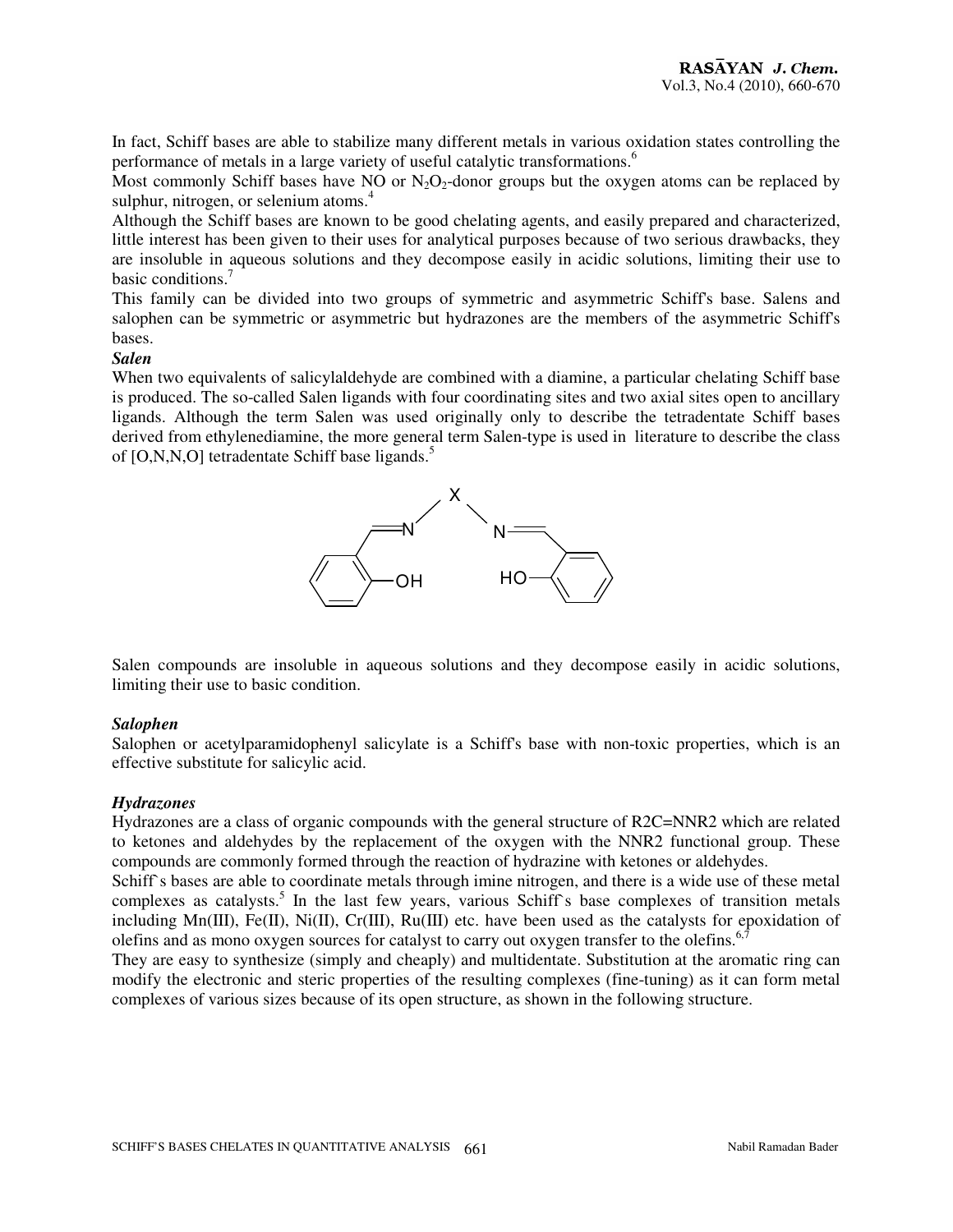

Metal chelate of N,N'-Bis(salicylidene)ethylenediamine

#### **Synthesis**

There are several reaction pathways to synthesise Schiff bases.<sup>5Error! Bookmark not defined.,8,9</sup> The most common is an acid catalysed condensation reaction of amine with an aldehyde or ketone under refluxing conditions (Scheme **-1**). The first step in this reaction is an attack of nucleophilic nitrogen atom of amine on the carbonyl carbon, resulting in a normally unstable carbinolamine intermediate. The reaction can reverse to the starting materials, or when the hydroxyl group is eliminated and a C=N bond is formed and the product is called imine. Many factors affect the condensation reaction, for example the pH of the solution as well as the steric and electronic effects of the carbonyl compound and amine. In acidic solutions the amine is protonated, thus cannot function as a nucleophile and the reaction cannot proceed. Furthermore, in very basic reaction conditions the reaction is hindered as sufficiently protons are not available to catalyse the elimination of the carbinolamine hydroxyl group. In general, aldehydes react faster than ketones in Schiff base condensation reactions as the reaction centre of aldehyde is sterically less hindered than that of ketone. Furthermore, the extra carbon of ketone donates electron density and thus makes the ketone less electrophilic compared to aldehyde.<sup>4</sup>



For preparation of the bridged Schiff's bases a diamine compound is required with two molecules of aldehyde or ketone according to the structure of the product of interest as in the following reaction.



Scheme -2

Where  $R' = H$  or alkyl group  $R''$  = phenyl or substituted phenyl  $X =$  alkyl or aryl group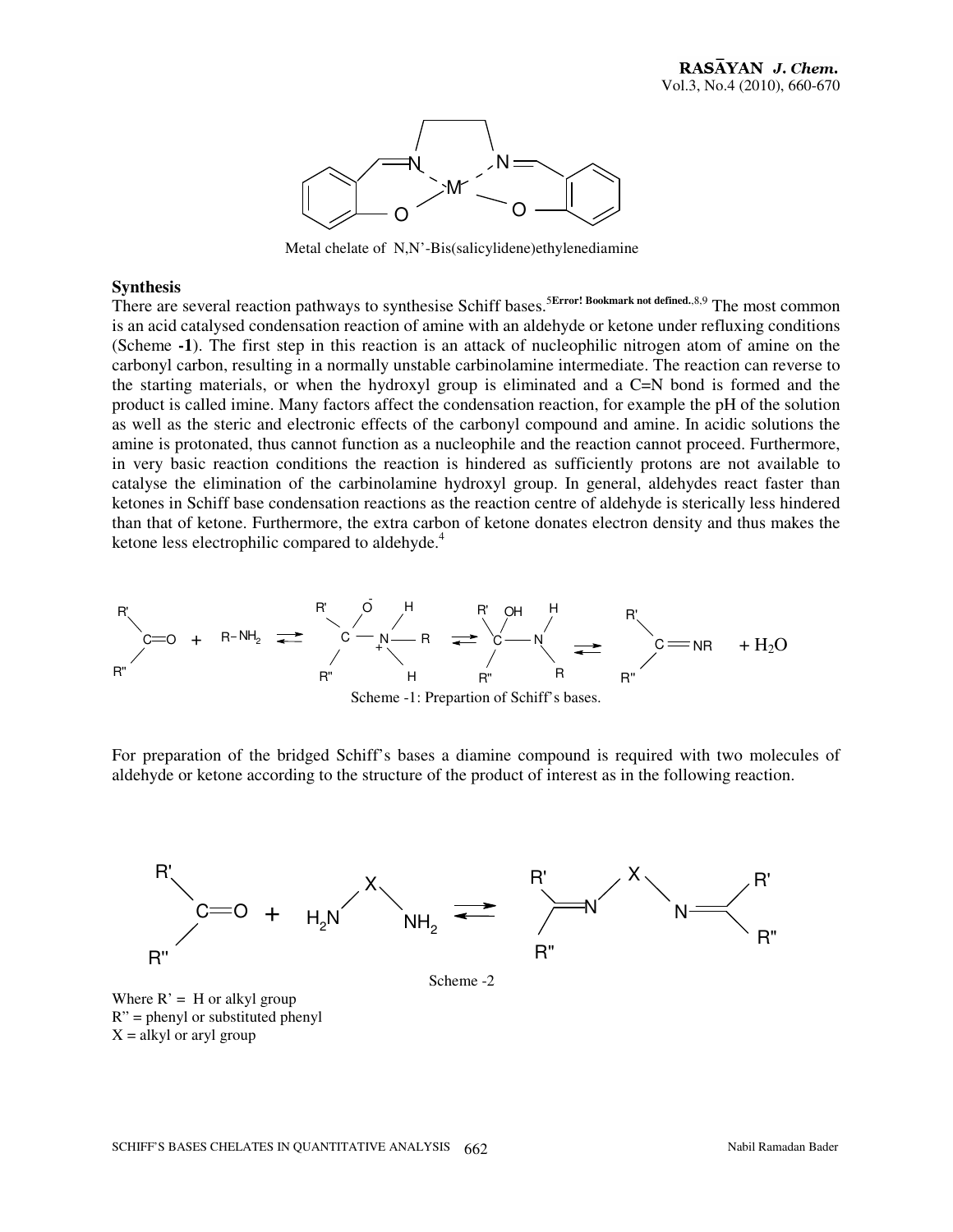#### **Metal salen complexes**

Metal salen complexes have a tendency for square-planar geometry as the bridge between the imine moieties forces the *cis*-configuration around the metal centre, although in some cases a slightly distorted geometry towards tetrahedral form exists. When the metal complex has square-planar geometry, the metal ion is in the plane formed by the  $N_2O_2$ -donor atoms and the two axial positions are free for coordination with solvent or other molecules. $^{10,11}$ 

Metal salen complexes can have an umbrella, stepped, or planar molecular conformation (Figure- 1) due to folding of the six-numbered metallocycles and the metal center may deviate from the plane defined by the  $N_2O_2$ -donor atoms. The umbrella and stepped forms are the most common for salen complexes and the strictly planar conformation has been reported only for few complexes.<sup>5</sup>



Fig.-1: Schematic presentations of planar, umbrella, and stepped molecular conformation of salen complexes.

Conformation of the ethylene-bridge is closely related to the overall conformation of the salen compound. Fully planar complexes might have an eclipsed conformation  $(N(1) – CH_2–CH_2-N(2)$  torsion angle *ca*. 0°) but usually the conformation is *gauche*. In *gauche* conformation the carbon atoms of the ethylene-bridge are on the opposite sides of the  $MN_2O_2$ -plane. The geometry around the metal centre in *N*,*N'*-bridged Schiff base complexes may be tuned by altering the length of the bridge, the molecular structure becomes more flexible as the number of methylene groups in the bridge increases.<sup>12</sup>

In the salen complexes, which prefer square-planar geometry, dioxygen is coordinated in one axial position and the other axial position is occupied by a base or solvent molecule.<sup>13</sup>

#### **Applications of Schiff's bases chelates in quantitative analysis**

Jungreis and Thabet<sup>14</sup> have reported several applications for Schiff' bases in qualitative and quantitative classical analyses. All these applications did not cover a wide area in analytical chemistry.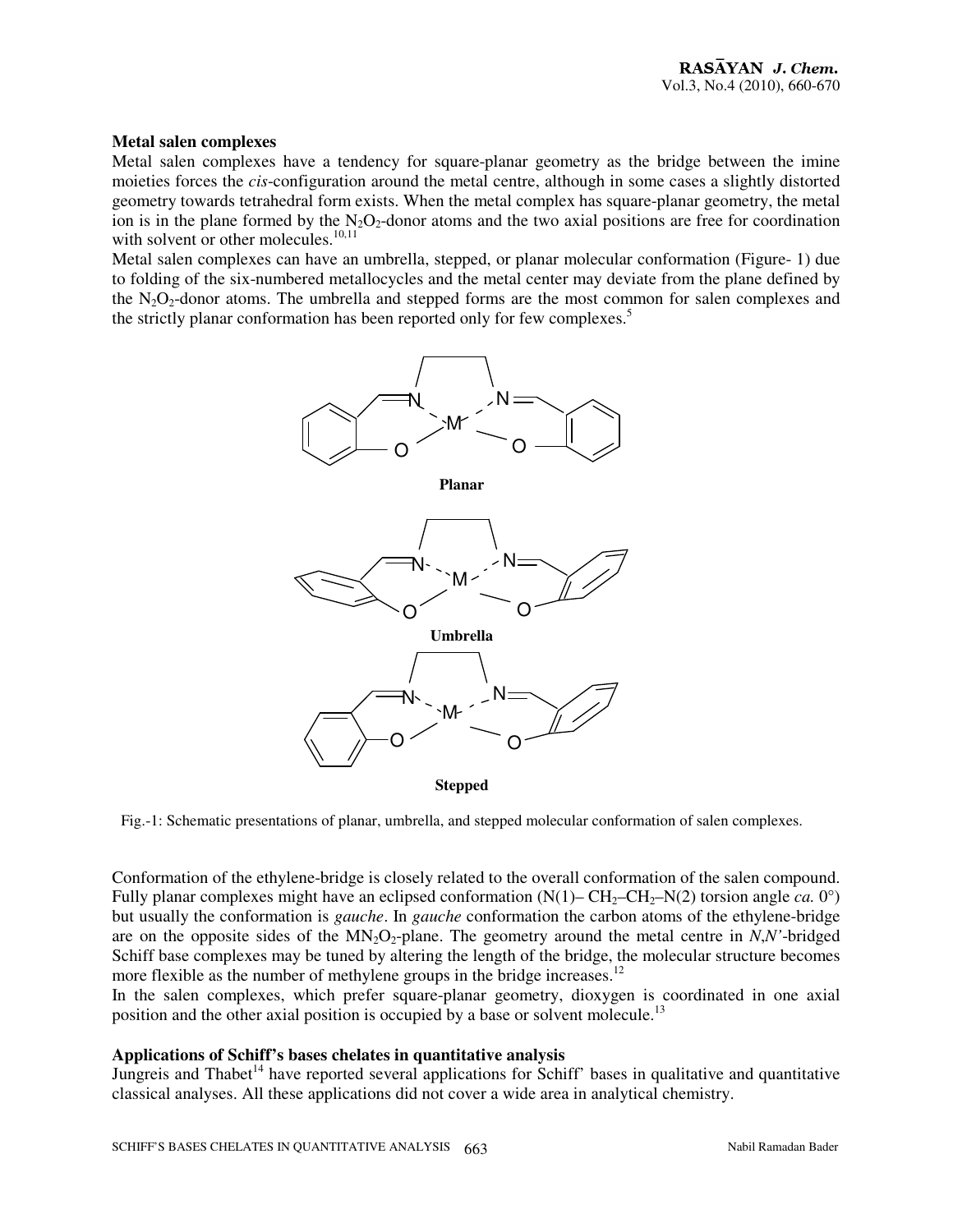Advances in analytical techniques and the development and application of new analytical reagents are as important in trace analyses as the development of analytical instruments

A number of Schiff's base chelateing agents used for the detection of metal ions can also be applied for their quantitative determination. The procedures in most cases remain similar.

The main step in the above applications is the complex formation which depends mainly on pH, temperature, cation size, and the structure of the ligand. Optimisation of these factors to enhance the stability of the complex leads to high selectivity of the developed analytical method.

#### **A. Photometric methods**

Developments in photometric methods have been extensive, particularly for the determination of trace amount of metals. A number of these procedures are based on color formation resulting from the reaction between Schiff's base and the metal ion. For example, o-[N-(o-hydroxyphenyl)formimidoyl]phenol, known as Manganon, forms with manganese $(II)$  at pH 9.1 to 11.6 a brown complex, the absorbance of which is measured at 428nm.

2,2` (2,6-Pyridiniyl BIS (Methylidyne Nitrilo) Phenol has been used by Abdennabi and Anter for specrtophotometric determination of Uranium (VI). The red color developed is measured at 500nm and the molar absorptivity is 1.19 x  $10^4$  L mol-1 cm-1. It was found that a 100- fold excess of Barium, Strontium, Calcium, Lead, Cadmium, Chloride, Nitrate, Sulphate, and Phosphate did not interfere. The interference of some elements such as Fe(III),  $Cr(III)$ ,  $Hg(II)$ ,  $V(V)$ , and  $Ti(V)$  could be eliminated by applying the ion exchange technique using the resine Dowex 1x  $8$  in the chloride form.<sup>15</sup>

N,N'-Bis(salicylidene)ethylenediamine forms with iron(III) a complex, which is red-violet at a pH less than 5 and yellow at a pH higher than 6, with maximum wavelength 495 and 470nm respectively.<sup>1</sup>

G. Tantaru et al. have prepared Salen-type Schiff's base, 1-ethyl-salicylidene-bis-ethylene diamine by condensing ethyl-*o*-hydroxyphenyl ketone with ethylene diamine. These Schiff's bases present a good capacity of complexing  $Mn(\Pi)$  ions, resulting brown complexes. The Schiff base forms a brown complex with Mn(II) cation, with maximum absorbance at 460 nm. The complex showed a maximum stability at pH 6.0. Spectrophotometric determination of Mn(II) using this Schiff base as reagent were successfully applied to pharmaceutical products containing  $Mn(II)$  cation.<sup>16</sup>

N,N′-bis(3-methylsalicylidene)-ortho-phenylene diamine (MSOPD), has been synthesized and used in the spectrophotometric determination of nickel. At pH 8, MSOPD can react with nickel ion at room temperature to form a 1:1 complex. The apparent molar absorptivity is  $9.5 \times 10^4$  l mol<sup>-1</sup> cm<sup>-1</sup> at 430 nm. With a detection limit of  $1.36 \times 10^{-8}$  M. Nickel in some natural food samples has been determined.<sup>17</sup>

N-N′-bis(pyridinylmethylene)ethylenediamine was studied by Leyva and Palma. The optimum experimental conditions for the spectrophotometric determination of copper were established. Beer's law is obeyed between 1 and 10 ppm of copper. The precision of the procedure, expressed in terms of relative standard deviation, was  $0.31\%$ .<sup>18</sup>

A.G. Asuero has reviewed Schiff's bases derived from biacetyl as analytical reagent, more than 50 reagents and their related cation, method used, and medium have been reported. <sup>19</sup>

Number of spectrophotometric determinations have been carried out, for biacetyl bis(4-phenyl-3 thiosemicarbazone) (BBPT). It has been used as a reagent for the extractive spectrophotometric determination of cadmium and bismuth. Analytical applications of biacetyl bis(4-phenyl-3 thiosemicarbazone) and bipyridylglyoxal bis(4-phenyl-3-thiosemicarbazone) has been reported.<sup>21</sup>

Trace levels of palladium(II) has been determined by Asuero et el. The method relies upon the extraction of palladium(II)-biacetylmonoxime 2-pyridylhydrazone (BMPH) from aqueous acidic solution into chloroform to form a purple-reddish complex. The molar absorptivity of the Pd-BMPH complex is about 7500 L mol<sup>-1</sup> cm<sup>-1</sup> at 560 nm in the chloroform extract.<sup>21</sup>

#### **B. Fluorometry**

Fluorometric methods often provide excellent means for the detection and determination of inorganic ions. The reagents employed to produce fluorescence are often highly selective and very sensitive. In most cases a chelate is formed with the metal. There is often a dependence of fluorescence on the pH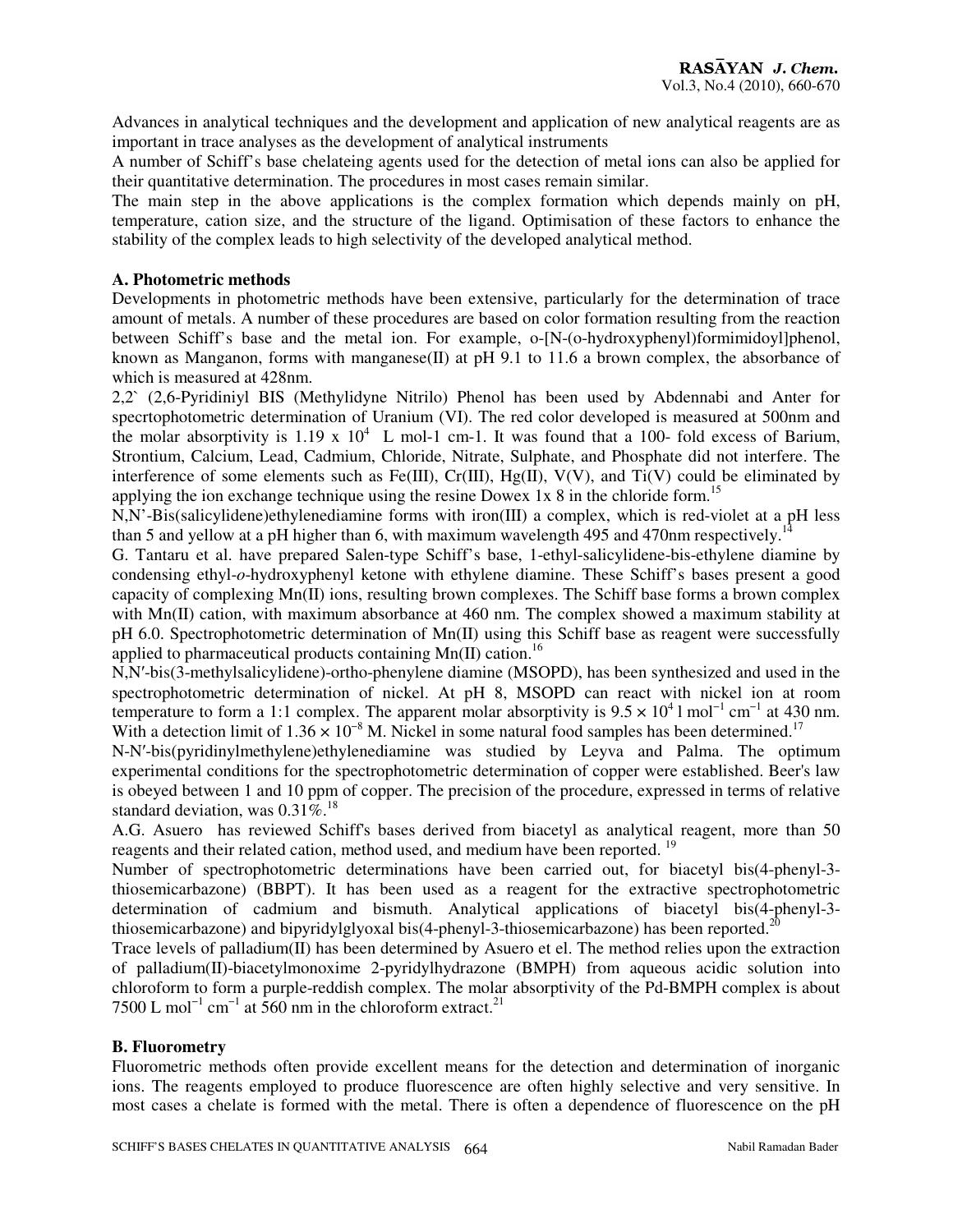similar to that of acid-base fluorescence indicators. The analytical importance of such indicators lies in the fact that they make possible acid-base titrations in colored solutions when the use of conventional indicators would precluded. Holzbecher reported that Schiff's bases obtained from salicyladehyde and aniline fluoresce in the alkaline medium and therefore, can be used for titration of acids with bases.<sup>22</sup> He also proposed O-[N-(O-hydroxyphenyl)formimidoyl]phenol, for quantitative determination of aluminium.<sup>23</sup>

Sabry studied the fluorescence properties of Schiff bases derived from 2-acetylbutyrolactone and spectrofluorimetric determination of primary amine-containing compounds. 2-Acetylbutyrolactone (ABL) has been characterized for use as a fluorogenic reagent for the spectrofluorimetric determination of primary amines. The reagent forms strongly fluorescent Schiff bases upon the reaction with primary amines in acid-catalized aqueous solutions or in dimethylformamide ( $\text{DMF}$ ).<sup>24</sup>

Determination of trace cadmium with GBHA has been developed by Dong Gai . The cadmium ion can form a stable chelate with GBHA, having a ratio of 1:3 in the 12.0 -13.0 pH range with maximum excitation and emission wavelengths are 227.4 nm and 320.0 nm for the cadmium chelate, respectively, and fluorescence intensity from 20 to 150 min. Linear function of concentration in the range 1.0-10.0 ng mL-1 of cadmium and the detection limit is 0.65 ng mL-1 of cadmium.<sup>25</sup>

#### **C. Schiff's bases as potentiometric sensors**

Since the 1930s, potentiometric membrane sensors have found great practical applicability in different fields. The response mechanism of these sensors is based on the measurement of a potential under a zero current regime or a under a low electrical current flow. Potentiometric membrane sensors, which have been designed based on molecular recognition, contain a molecule that selectively recognizes another target species through various molecular interactions. As it is widely known, potentiometric electrodes possess as advantages the direct, simple, rapid, inexpensive and selective detection of ionic activities.<sup>26-28</sup>

Ganjali et al. have prepared potentiometric sensors for  $Dy(III)$  based on a Bis-pyrrolidene Shiff's bases, the electrode has been also used in the potentiometric determination of Fluoride ions in mouthwash by the titration against  $Dy(III)$ .<sup>27</sup> They also prepared a novel Bromide ion sensor based on Iron(III)-salen, this sensor has high Bromide selectivity over a wide variety of organic and inorganic anions, specially iodide, chloride and hydroxide ions.<sup>28</sup>

A large number of different Schiff base ligands have been used as cation carriers in potentiometric sensors as they have shown excellent selectivity, sensitivity, and stability for specific metal ions.<sup>29-45</sup>

#### **D. Schiff's bases as solvent extraction reagents**

Solvent extraction separation is based on the differences in the solubility of elements and their compounds in two immiscible liquid phases. Usually, the initial phase is an aqueous solution and the second phase is an organic solvent immiscible with water. Extraction is usually fast and simple process; it demands only very simple equipments. Stripping (re-extraction, back-extraction or scrubbing) involves bringing the element from the organic extract back to the aqueous phase.

A solvent extraction using salophen was studied by Kim et al. and applied for trace determination of Ni(II), Co(II) and Cu(II) in water samples. The salophen is another type of salen derivative. Unlike the ethylenediamine of salen, salophen included a phenyldiamine as a backbone.<sup>46</sup> In another study the salophen has been used in solvent extraction for trace determination of Fe(II) and Fe(III) in water samples.<sup>47</sup> Gyo In et al. used salen (Net2)2 as a chelating agent for determination of Cu(II), Mn(II) and  $Zn(II)$  in water samples by FAAS.<sup>7</sup>

Macrocyclic Schiff bases containing either thiophene or phenol subunits were synthesized and the effect of ligand atoms on the liquid—liquid extraction of bivalent transition metal ions was studied. The phenol groups in the macrocycle led to a large increase in the extraction of transition metal ions. The least stable manganese(II) complex was extracted quantitatively into nitrobenzene as an ion pair with tetraphenylborate ion at pH 9. Copper(II) was selectively extracted from weakly acidic media, permitting its separation from manganese(II), cobalt(II), nickel(II) and zinc(II). The extractability of metal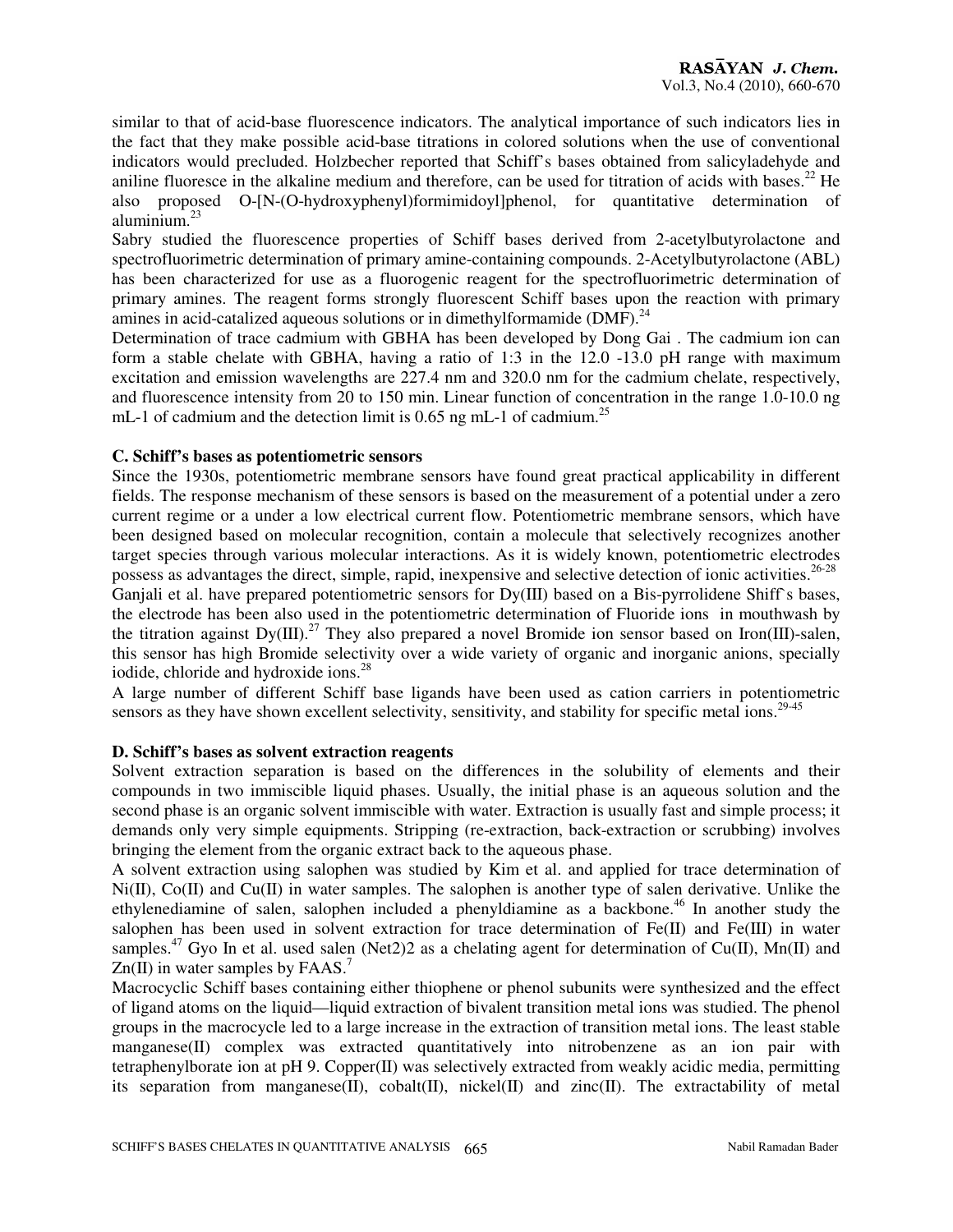complexes with a cyclic tetraaza Schiff base has been compared with that of the corresponding acyclic Schiff base.<sup>48</sup>

Mutual separation of zinc(II), copper(II) and manganese(II) can be achieved by a proper selection of pH using Acyclic and macrocyclic Schiff bases containing bisphenol A subunits compared with a macrocyclic Schiff base, the corresponding acyclic counterpart was found to have a reasonable reactivity toward metal ions and better solubility in organic solvents.<sup>49</sup>

In another application, a quantitative extraction of iron(III) and gallium(III) was achieved with macrocyclic Schiff base containing bisphenol A subunits. The phenol groups in the Schiff base moiety led to a large increase in the percent extraction of trivalent metal ions. The substitution of methoxy groups for phenolic OH ligands resulted in a marked decrease in the extractability of metal ions, and no iron(III) was extracted. The corresponding acyclic Schiff base was found to have a reasonable reactivity toward metal ions and a better solubility in organic solvents. The iron(III) and gallium(III) complexes with macrocyclic and acyclic Schiff bases were quantitatively extracted into nitrobenzene without the presence of bulky counter anions. A single extraction gave a good separation of iron(III) from iron(II) in the mole ratios 4:1 to 1:3. The red iron(III) complexes can be used for the extraction-spectrophotometric determination of iron(III). The apparent molar absorptivity at 518 nm is  $5.43 \times 10^3$  *l*  $mol^{-1}$  cm<sup>-1.50</sup>

#### **E. Schiff's bases as solid phase extraction sorbents**

The solid phase typically consists of small, porous particles of silica with a bonded organic phase or of an organic polymer, such as crosslinked polystyrene. The extraction can take place in a batch mode in which the solid extractant is intimately mixed with liquid sample solution. In chemical analysis it is more common to pack the solid extractant into a small tube and pass the liquid sample through the tube.<sup>51-54</sup>

The nature and properties of the sorbent are of prime importance for effective retention of metallic species. Careful choice of the sorbent is thus crucial to the development of SPE methodology.

Two approaches are used for loading the surface with specific organic compounds, chemical immobilization and physical adsorption. In the first case, a chemical bond is formed between the solid support surface groups and those of the organic compound (*functionalized* sorbent). In the second approach, the organic compound is directly adsorbed on the functional groups of the solid support surface (*impregnated* or *loaded sorbent*), either by passing the reagent solution through a column packed with the adsorbent, or by soaking the adsorbent in the reagent solution.

Ganjali et al.<sup>52</sup> separated and pre-concentrated ultra-trace amounts of  $Cu(II)$  by solid phase extraction on octadecyl-bonded silica membrane disk modified with ( Bis- (2-hydroxyacetophenone) -2,2-dimethyl-1,3 propanediimine) SBTD followed by elution and ICP-AES detection in environmental and biological samples, the concentration factor was 500.

Shemirani et al.<sup>53</sup> proposed a method for the preconcentration of Cd(II), Cu(II), Zn(II), and Ni(II) using a minicolumn filled with silica gel modified with (N,N'-bis(salicylene) phenylene-1,3-diamine Schiff' base. The proposed method was applied to the analysis of the metal ions in natural water samples and to a standard reference aluminium alloy material.

Thallium ions have been separated and concentrated selectively and quantitatively during passage of aqueous real samples through an octadecyl bonded silica membrane disk modified by 4-(4-Chlorophenylazo)-2-[(4-hydroxy-phenylamino)- methyl]-phenol. The retained Thallium ions are then stripped from the disk quantitatively with a minimal amount of thiosulfate solution as eluent and measured by FAAS with an enrichment factors of about 130 and higher and limit of detection of 11.2 ng/L.<sup>54</sup>

The use of niobium(V) oxide, chemically adsorbed on silica gel surface  $(Nb_2O_5-SiO_2)$ , as an adsorbent in a pre-concentration system of copper (II) and cadmium (II) by flow system with FAAS was proposed by Budziak et al.<sup>55</sup> The enrichment factor when using a sample volume of 10.2ml and 2 min of preconcentration was 17.5 and 20.3 for copper (II) and cadmium (II), respectively. Good accuracy was obtained by the analysis of water reference materials and environmental samples.

Mashhadizadeh et al. have developed a selective method for extraction of Cu(II) by sorption on octadecyl silica membrane disk modified with bis-(3-methoxy salicylaldehyde)- 1,6-diaminohexane and determination with atomic absorption spectrometry. The retained copper eluted with a minimum volume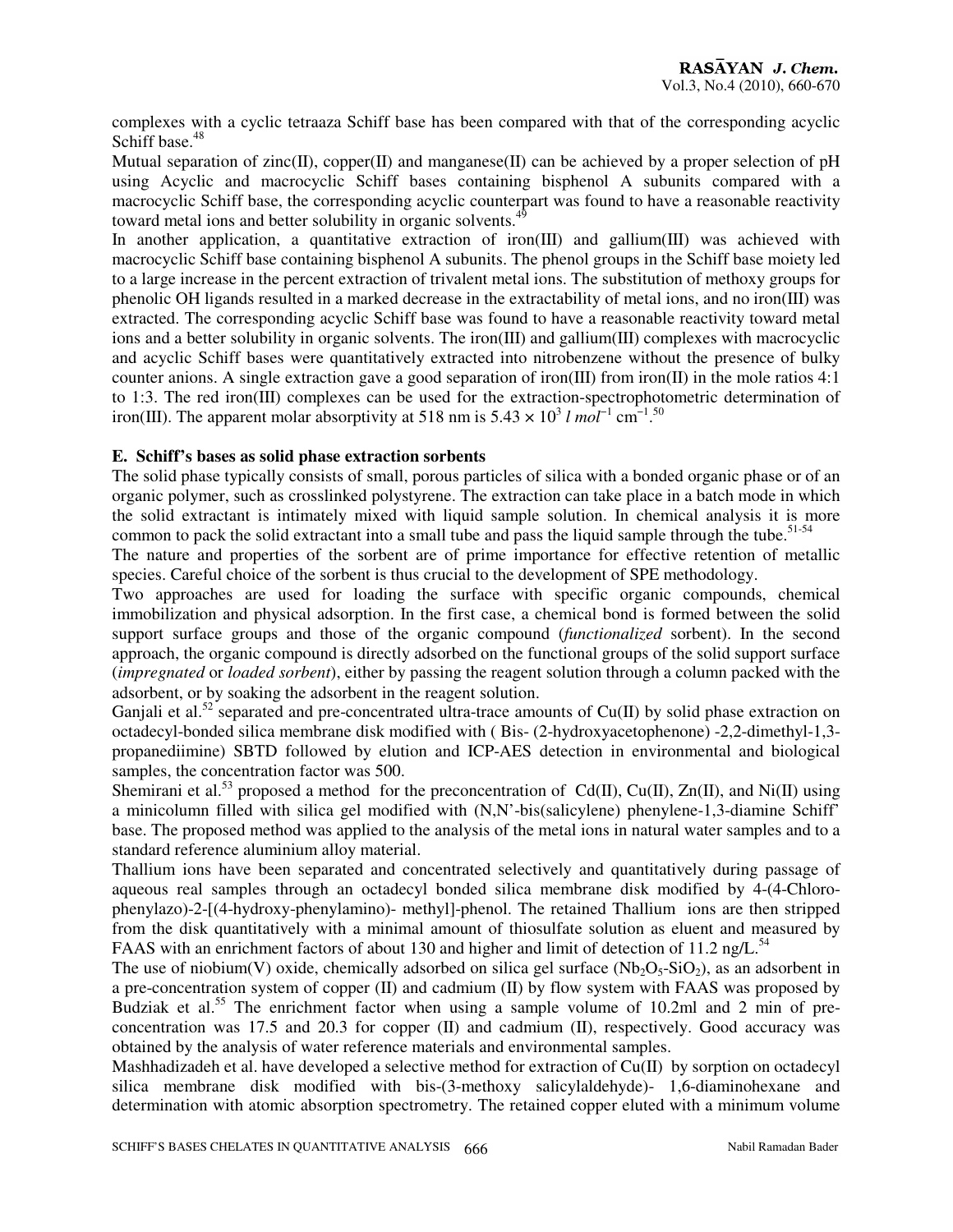of EDTA with a pre-concentration factor of 100. The maximum capacity of the disk was found to be 150  $\mu$ g of copper ion on the disk.<sup>56</sup>

In another work they have used octadecyl silica membrane disk modified by a recently synthesized Schiff base (Bis-(4-nitro phenyl azo) salicylidine-1,3-diamino propane) for flame atomic absorption spectrometric determination of  $\mu$ g amounts of Fe (III) ions in aqueous samples. The time taken for the separation and analysis of iron in 500 ml sample is 30 min at the most.<sup>57</sup>

Iron (III) has been determined by Shamspur et al. by flame atomic absorption spectroscopy (FAAS) after preconcentration on modified analcime zeolite with 5-((4-nitrophenylazo)- N- (2`,4` dimethoxyphenyl))salicylaldimine. The recoveries were > 99%, and the developed method was applied to the determination of trace  $Fe(III)$  ions in drinking water and river water samples.<sup>58</sup>

Dadfarina et al. have determined silver, zinc and copper employing FI-FAAS and a microcolumn of immobilized salen, 2,2´-[3-aza-1,5-pentanedyle bis (nitrilomethylidyne)]- bis-phenol, on surfactantcoated alumina. The practical concentration factors of 125, 210 and 166 for Ag, Zn and Cu, respectively and the detection limits of 0.3, 0.8 and 0.47 µg/L for Cu, Ag and Zn, respectively. The data obtained by their method agreed well with the results of independent analysis of GFAAS.<sup>59</sup>

Jadid et al.<sup>60</sup> applied the modified activated carbon with  $5 - ((4 - \text{heptyloxyphenyl})$  azo  $)-N - (4$ butyloxyphenyl)-salicylaldimine (HPBS) as a new sorbent for preconcentration of Cu(II) ions. The detection limit was 2.26µg/L. The procedure has been applied for the determination of copper in water samples.

Ahmadi et al.<sup>61</sup>, have used octadecyl silica membrane disks modified by N,N'-disalicylidene-1,2phenylendiamine (salphen) for extraction and determination of Zn by FAAS. The limit of detection was 14ng/L. Their method has been applied to the determination of zinc in natural water samples, the results has been checked by spiking experiments and comparing the results with data obtained by GFAAS.

Bader has used four different structures of slanes for coating silica gel, C18 silica gel, and aminopropyl silica gel in order to extract Zn, Cd, and Cu from aqueous solutions before AAS measurements. A preconcentration factor of 100 was obtained, considering the relation between final small volume and initial large volume of sample. The limit of detections of SPE-FAAS have been calculated. The improved LODs are 0.007, 0.362, and 0.102 ng/ml for Zn, Cd, and Cu respectively. The improved LODs are much lower than the LODs of FAAS and approaching the LODs of GFAAS. $^{62}$ 

The microcolumn of salen I (*N*,*N*\_-bis (salicylidene) ethylenediamine) immobilized on surfactant-coated alumina has been used by Dadfarnia et. al., for on-line preconcentration of copper and lead with a flow injection–flame atomic absorption spectrometry (FI–AAS). A good relative standard deviation of 4.5 and 3.8% at 30µg  $1^{-1}(n = 7)$ , high enrichment factors of 100 and 75, and detection limits of 0.3, 2.6µg  $1^{-1}$  (3S) for Cu(II) and Pb(II) were obtained, respectively. The method developed provides an alternative procedure to techniques such as GFAAS, ICP-AES for determination of copper and lead at  $\mu$ g l<sup>−1</sup> level.<sup>63</sup>

The elution step in solid phase extraction is mostly done in acidic medium, which cause decomposition of Schiff's base, in this case reloading of the ligand on the column is needed in case of physically modified sorbents. The chemically modified sorbents shows stability toward acidic elution solutions, making them more convenient for multi use, and therefore for flow injection analysis system.

#### **F. High-Performance Liquid Chromatography**

In the last few years the rapid development of high-performance (pressure) liquid chromatography (HPLC) has also extended the possibilities for chromatographic methods in inorganic analysis. In particular liquid chromatographic methods in columns are of great importance for those inorganic compounds which are not suitable for the usual gas chromatographic methods because of low volatility or low thermal stability.<sup>64</sup>

Chromatographic methods are very suitable for the separation and determination of extractable metal chelates.

Different types of ligands or groups of compounds are suitable for HPLC such Schiff base chelates, hydrazones, dithizonates, and metal dithiocarbamates. For these groups of substances principally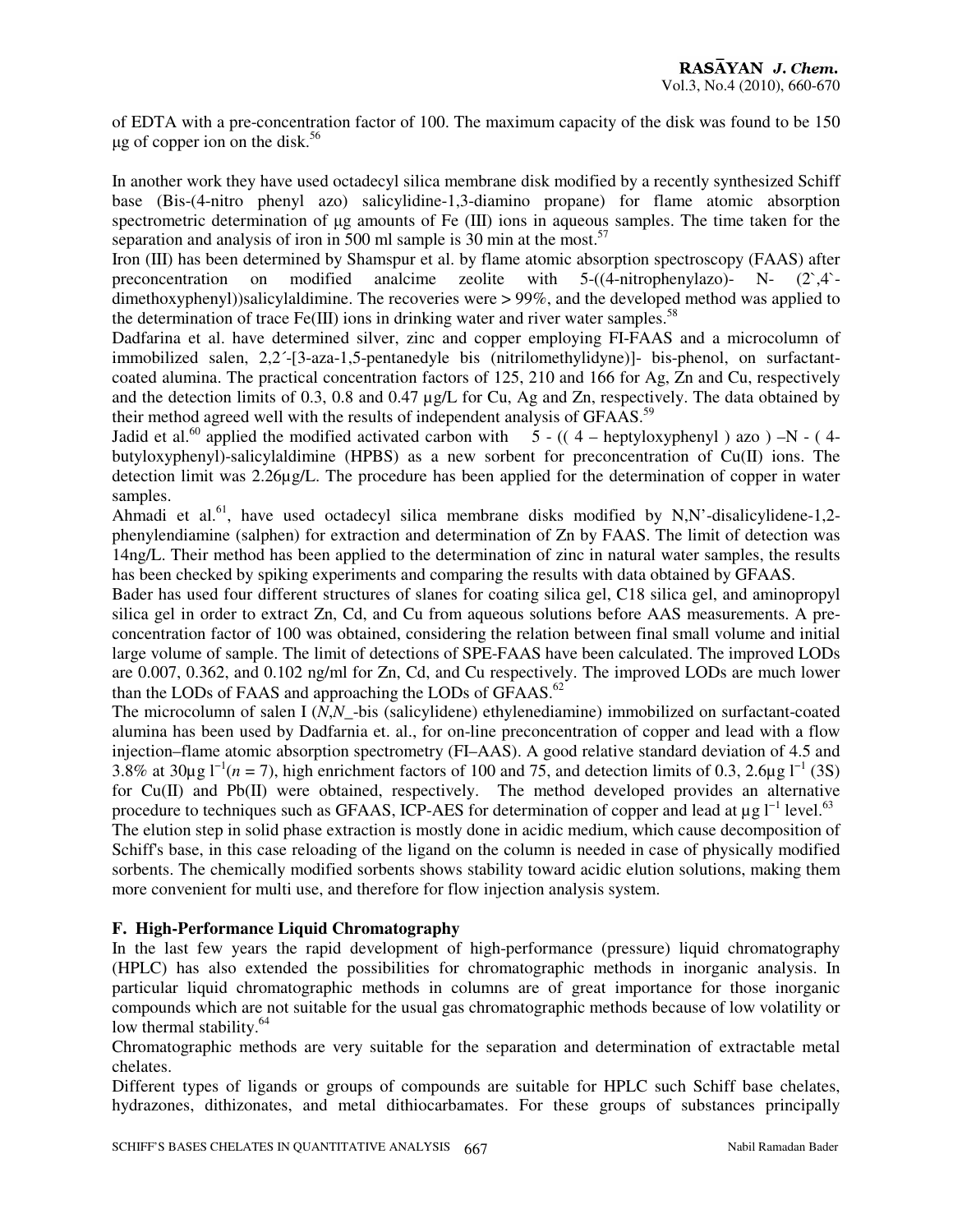reversed-phase and adsorption systems are suitable; separations by reversed- phase systems are very well reproducible.<sup>65-68</sup>

The separation of neutral copper and nickel chelates of two representative Schiff base ligands, N,N' ethylenebis(acetylacetoneimine) and N,N'-ethyfenebis(salicylaldimine) is reported on a column of 10 micrometer diameter silica. Both pairs of chelates are well resolved with good peak shape and efficiencies when the mobile phase is  $4:1$  methylene chloride-acetonitrile.<sup>69</sup>

An HPLC method for the determination of scandium(III) was developed, with diacetyl-*N,N*-bis(4 hydroxybenzoylhydrazone) (DBHB) as a pre-column chelating agent. Tetradentate DBHB formed a 1 : 1 chelate with Sc(III) ion. The Sc(III)–DBHB chelate was separated on a C18–silica gel column with a mobile phase of acetonitrile–water (30+70m/m) containing tetramethylammonium bromide and hexamethylenetetramine buffer.<sup>70</sup>

Kanbayashi. et al. have developed a method for highly selective determination of trace amounts of  $Co^{2+}$ ,  $Cu<sup>2+</sup>$ , Ni<sup>2+</sup> and V<sup>5+</sup> ions by reversedphase high-performance liquid chromatography (HPLC) and spectrophotometric detection has been accomplished without the addition of a chromogenic reagent to the eluent. Six tetradentate Schiff-base ligands, all N,N'-o-phenylenebis(salicylaldimine) (PBS) derivatives, were synthesized and made to react with the metal ions.<sup>7</sup>

#### **CONCLUSION**

As has been illustrated in many occasions, both in the literature and in this review, Schiff's bases have clear advantages in term of easy to prepare, complex formation, and versatility.

Nowadays the promised uses of Schiff's bases in analytical chemistry field are sensors or solid phase extraction sorbents. The development of Schiff's bases based sensors and solid phase extraction sorbents is still in progress. Many papers emphasizing instrumental aspects and/or applications are published every year.

### **REFERENCES**

- 1. S. Çakır. and E. Biçer. *J. Iran. Chem. Soc.,* **7**, 2, pp. 394, (2010).
- 2. S. A. Abbas, M. Munir, F. Annum, N. Sumera and Z. Ilyas. *The BIOL (E-Journal of Life Sciences)* **1(2)**: 37, (2010).
- 3. S. Kumar, D. N. Dahr, and P N Saxena, *Journal of scientific and industrial research*, **68**, pp. 181, (2009).
- 4. M. Raeisaenen Ph D thesis Laboratory of Inorganic Chemistry, Department of Chemistry Faculty of Science, University of Helsinki Finland
- 5. P. G. Cozzi, *Chem. Soc. Rev*., **33**, 410, (2004).
- 6. X. Du, X. Yu., J*. Pol. Sci.: Part A: Polymer Chemistry*, **35**, 3249 (1997).
- 7. G. In, Y. Kim, and J. Choi, *Bull. Korean Chem. Soc.,* **29(5)**, 969, (2008).
- 8. J. Eisch, J.Sanchez, R. *J. Org. Chem. 51*, 1848 (1986)
- 9. B.R. Cho, Y. C.Oh, S. H. Lee, Y. J. Park, *J. Org. Chem.,* **61**, 5656 (1996).
- 10. M. Bbadbhade, M. Srinivas, D. *Inorg. Chem.,* **32**, 6122 (1993).
- 11. T. Glaser, M. Heidemeier, S. Grimme, E. Bill, *Inorg. Chem*., **43**, 5192 (2004).
- 12. Mortimer. Physical chemistry, second edition, Academic press, London, UK , (2000).
- 13. Z. Li, Jablonski, C. *Inorg. Chem.,* **39**, 2456 (2000).
- 14. E. Jungreis and S. Thabet *Analytical application of Schiff bases- New York,* (1969).
- 15. A. M. S. Abdennabi and M. Anter *ANALYTICAL LETTERS*, **21**(5), 881 (1988).
- 16. G. Tantaru, V. Dorneanu, M. Stan., *J*. *Pharm*. *Biomed*. *Anal*. **27**, 827 (2002).
- 17. A. R. Fakhari, A. R. Khorrami, and H. Naeimi. *Talanta***, 66, 4**, 813 (2005).
- 18. J.A.Muñoz Leyva, and P. S. Palma. *Microchemical Journal,* **31**, 3, 332 (1985).
- 19. A.G. Asuero*, Microchemical Journal. Volume* **26**, 527 (1981)*.*
- 20. A.G. Asuero and M. Gonzalez-Balairon*. Microchemical Journal,* **25**, 1, 14 (1980).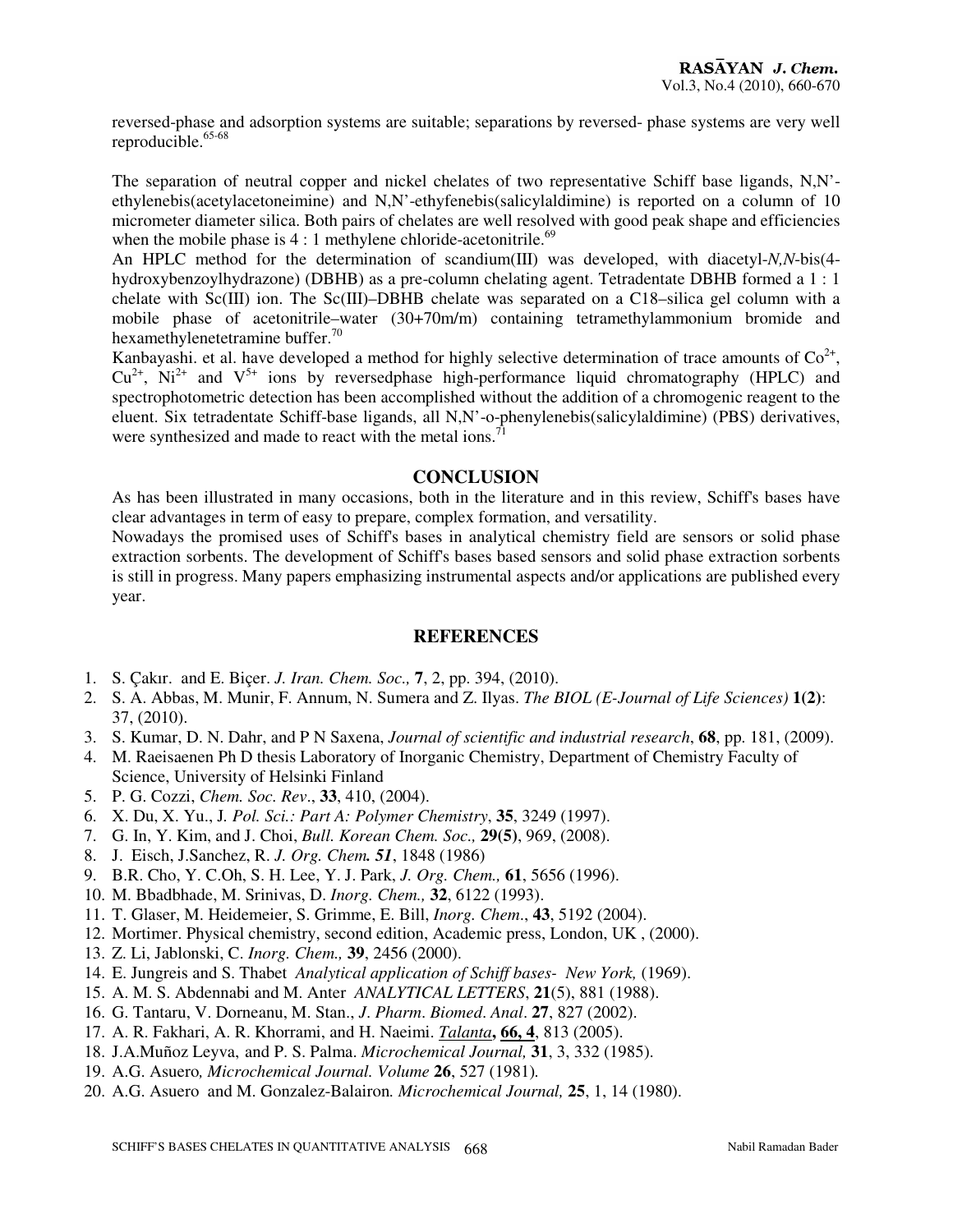- 21. A. G. Asuero, M. J. Navas, J. M. Bautista and D. Rosales. *Microchemical Journal* **28**, 2, 183, (1983).
- 22. Z. Holzbecher, *Chem. Listy*, **52**, 425, (1958).
- 23. Z. Holzbecher, *Chem. Listy*, **52**, 430, (1958).
- 24. *S*. M. Sabry, *Journal of Pharmaceutical and Biomedical Analysis*, **40**, 5, 1057 (2006).
- 25. Y. Dong and K. Gai *J. Braz. Chem. Soc.,* **17**, 1, 135 (2006).
- 26. F. Faridbod, M. R. Ganjali, R. Dinarvand, P. N. and S. Riahi, *Sensors, 8*, 1645 (2008).
- 27. M. Ganjali, J. Ravanshad, M. Hosseini, M, M.Niasiri, M. Pourjaved, M. Baezzat,. *Electroanalysis*, **21**, 16, (2004).
- 28. M. Ganjali, P. Norouzi, M. Golmohammadi, M. Rezapour, M.Niasiri,. *Electroanalysis*, **11**, 16, (2004).
- 29. M.B. Gholivand, F. Ahmadi, E. Rafiee, *Electroanalysis,* **18**, 1620 (2006).
- 30. M.R. Ganjali, S.Shirvani-Arani, P. Norouzi, M. Rezapour, and M.Salavati-Niasari, *Mikrochim. Acta*, **146**, 35 (2004).
- 31. W. Wroblewski, Z. Brzozka, D. M. Rudkevich, D. N. Reinhoudt, *Sens. Actuators B*, **37**, 151 (1996).
- 32. W. Wroblewski, K. Wojciechowski, A. Dybko, Z. Brzozka, R.J.M. Egberink, B.H.M. Snellink-Ruel, and D.N. Reinhoudt, *Sens. Actuators B*, **68**, 313 (2000).
- 33. M.R. Ganjali, F. Mizani, and M. Salavati-Niasari, *Anal. Chim. Acta*, **481**, 85 (2003).
- 34. M. Shamsipur, S. Ershad, N. Samadi, A.R. Esmaeilbeig, R. Kia, A. Abdolmaleki, *Electroanalysis*, **17**, 1828 (2005).
- 35. M.R. Ganjali, P. Matloobi,M. Ghorbani, P. Norouzi, M. S. Niasari, *Bull. Korean Chem. Soc.*, **26**, 38 (2005).
- 36. M.R. Ganjali, M. B. Gholivand, B. Maddah, M. S. Niasari, F. Ahmadi, *Sensor Lett.*, **4**, 356 (2006).
- 37. M. R. Ganjali, P. Norouzi, N. N. Yousefian, F. Faridbod, M. Adib, M. *Bull. Korean Chem. Soc*., **27**, 1581 (2006).
- 38. M. R. Ganjali, P. Norouzi, T. Alizadeh, M. Adib, *Anal. Chim. Acta*, **576,** 275-282, (2006).
- 39. H. A. Zamani, M. R. Ganjali, P. Norouzi, M. Adib, *Anal. Sci.*, **22**, 943 (2006).
- 40. M. R. Ganjali, F. S. Mirnaghi, P. Norouzi, M. Adib, *Sens. Actuators B*, **115**, 374 (2006).
- 41. P. Norouzi, M. R. Ganjali, A. Ahmadalinezhad, M. Adib, *J. Braz. Chem. Soc.*, **17**, 1309 (2006).
- 42. M. R. Ganjali, A. Ahmadalinezhad, P. Norouzi, M. Adib, *J. Appl. Electrochem.*, **36**, 931 (2006)
- 43. H. A. Zamani, M. R. Ganjali, M. Adib, *J. Braz. Chem. Soc.*, **18**, 215 (2007).
- 44. M. R. Ganjali, P. Norouzi, A. Daftari, F. Faridbod, M. S. Niasari, *Sens. Actuators B*, *120*, 673 (2007).
- 45. R. K. Mahajan, M. Kumar, V. Sharma (nee Bhalla) and I. Kaur *Analyst*, **126**, 505 (2001).
- 46. Y.-S. Kim, G. In, M.-H. Kim, and J.-M. Choi Bull. *Korean Chem. Soc*., **27** (11), 1757, (2006).
- 47. E.-J. Kim, Y.-S. Kim, and J.-M. Choi. *Bull. Korean Chem. Soc.,* **29(1)** , 99, (2008).
- 48. S. Abe, T. Sone, K. Fujii and M. Endo. *Analytica Chimica Acta,* **274,** 1, 141 (1993).
- 49. S. Abe, K. Fujii and T. Sono. *Analytica Chimica Acta*, **293**, 3, 325 (1994).
- 50. S. Abe, J. Mochizuki and T. Sone *Analytica Chimica Acta,* **319, 3**, 387 (1996).
- 51. J. S. Fritz, *Analytical Solid Phase Extraction*, John Wiley and Sons, **8**, (1999).
- 52. M. Ganjali, M. Pourjavid and L. Babaei,.*Quim. Nova*, **27(29)**, 213 (2004).
- 53. F. Shemirani, A. Alsadat, M. Niasiri and R. Kozani,. *Journal of Analytical Chemistry*, **59(3),** 228 (2004).
- 54. M. H. Mashhadizadeh, A. Moatafavi, H. Allah-Abadi, and M. R. Zadmehr, *Bull. Korean Chem. Soc.*, **25**, 9 1309 (2004).
- 55. D. Budziak, E. Luiz da silva, S. Denofre da Campos, and Eduardo Carasek *Michrocimica Acta* **141**, 169 (2003).
- 56. M. Mashhadizadeh, M. Pesteh, Mahzad Talakesh, I. Sheikhshoaie, M. Ardakani, M.Karimi. *Spectrochimica Acta Part B* **63**, 885 (2008).
- 57. M. H. Mashhadizade, M. S. Azimi, M. Pesteh, I. Sheikhshoaei,M. M. Ardakani, M. A. Karimi. *Spectrochimica Acta Part B* **63**, 889 (2008)
- 58. T. Shamspur, I. Sheikhshoaie, and M. H. Mashhadizadeh, *J. Anal. At. Spectrom*., **20**, 476 (2005).
- 59. S. Dadfarnia, A. M. Shabani, A. A. Jafari, Z. Saadat, F. Tamaddon *Canadian Journal of Analytical Sciences and Spectroscopy* **51( 6)**, (2006).
- 60. A. P. Jadid and H. Eskandari, *E-Journal of Chemistry* **5(4)**, 878 (2008).